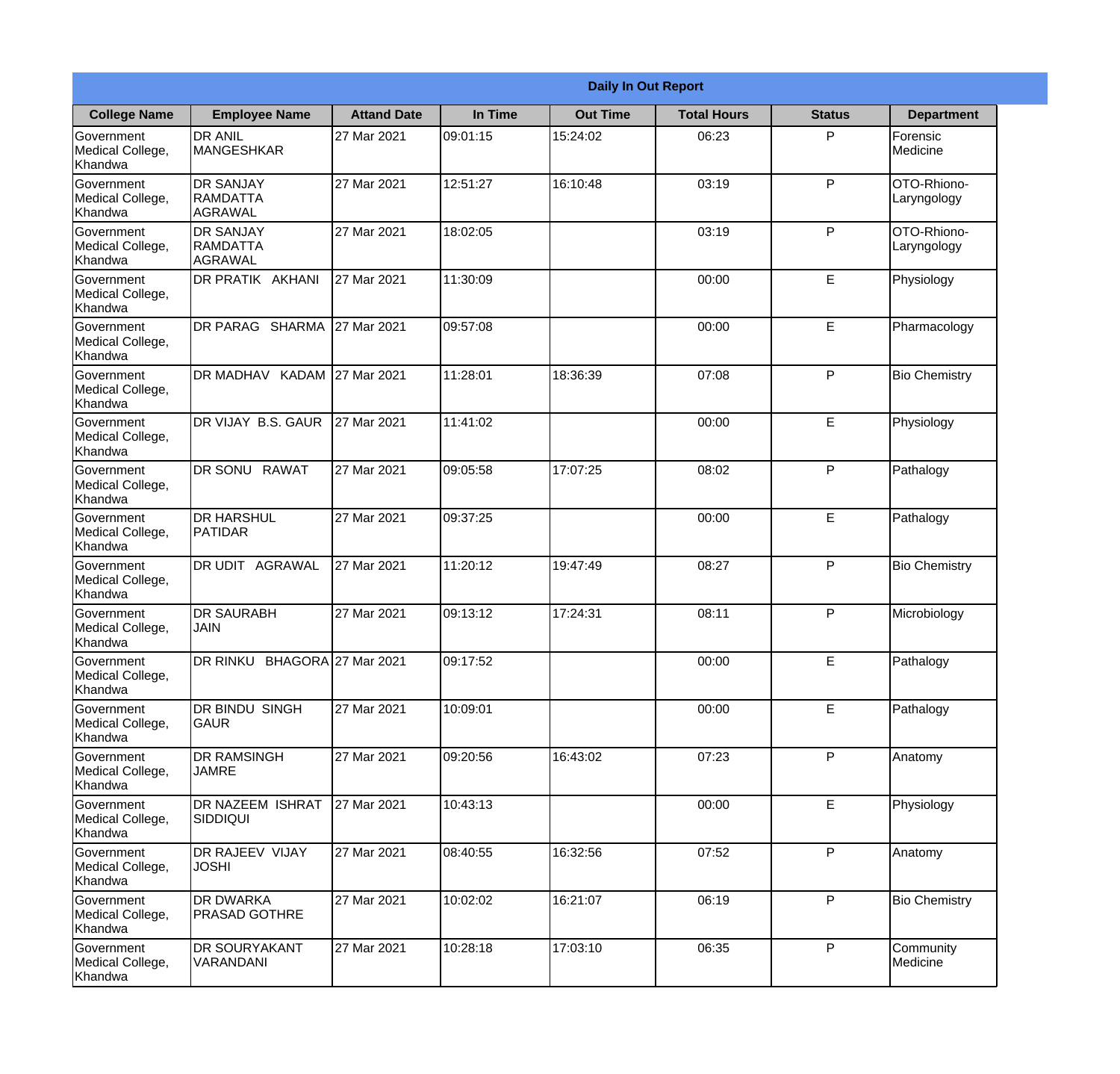| <b>Designation</b>                  | <b>Category</b> |
|-------------------------------------|-----------------|
| <b>Assistant Professor</b>          | Para Clinical   |
| Professor                           | Clinical        |
| Professor                           | Clinical        |
| Assistant Professor                 | Non Clinical    |
| Professor                           | Para Clinical   |
| Assistant Professor   Non Clinical  |                 |
| Associate Professor Non Clinical    |                 |
| Demonstrator/Tutor   Para Clinical  |                 |
| Assistant Professor   Para Clinical |                 |
| Associate Professor Non Clinical    |                 |
| Associate Professor Para Clinical   |                 |
| Assistant Professor   Para Clinical |                 |
| Associate Professor   Para Clinical |                 |
| Demonstrator/Tutor   Non Clinical   |                 |
| Professor                           | Non Clinical    |
| <b>Assistant Professor</b>          | Non Clinical    |
| Demonstrator/Tutor                  | Non Clinical    |
| Demonstrator/Tutor   Para Clinical  |                 |

## **Daily In Out Report**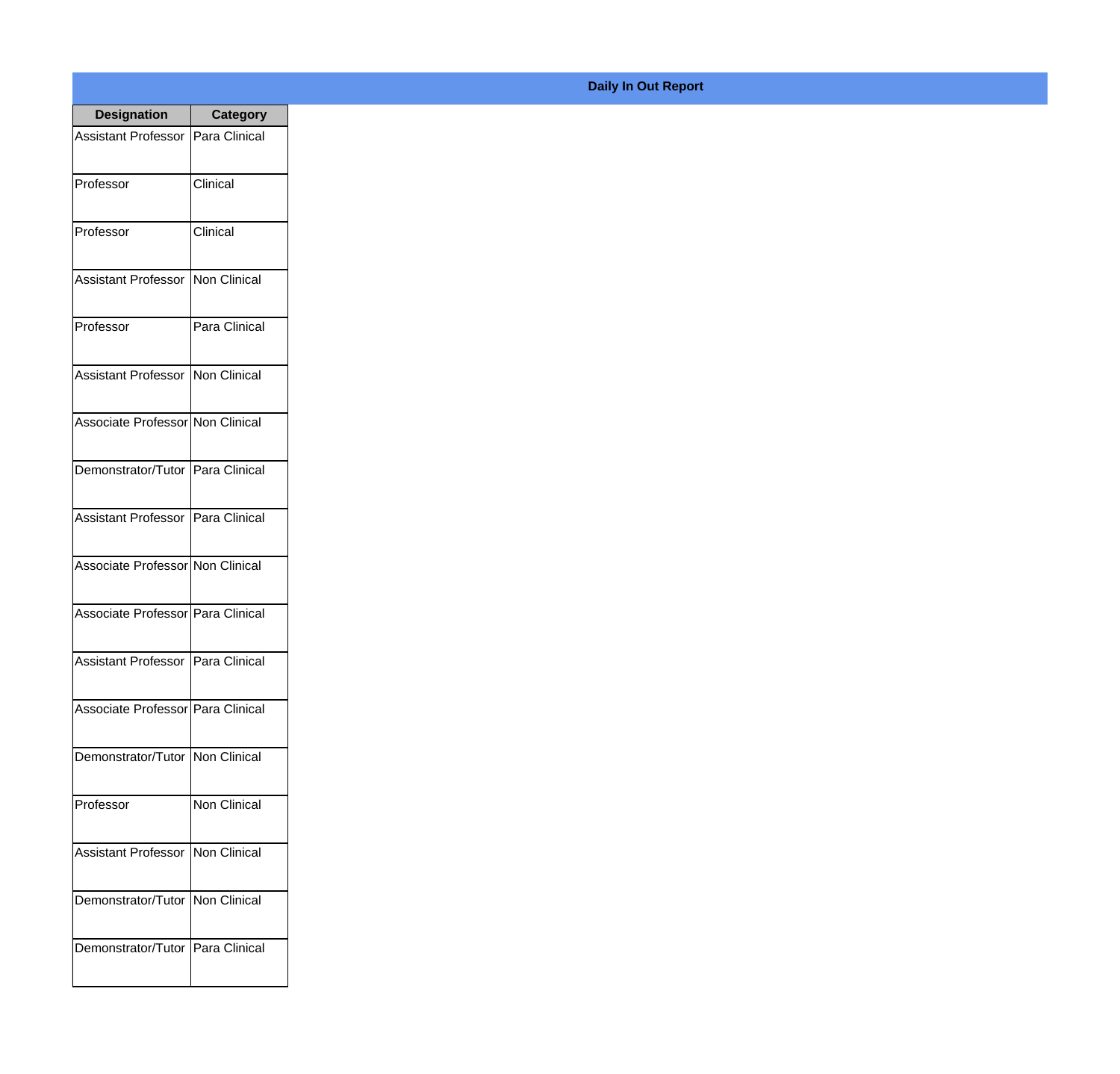|                                                  |                                                       |             |           |          | <b>Daily In Out Report</b> |              |                         |
|--------------------------------------------------|-------------------------------------------------------|-------------|-----------|----------|----------------------------|--------------|-------------------------|
| <b>Government</b><br>Medical College,<br>Khandwa | DR RASHMI YADAV                                       | 27 Mar 2021 | 10:27:38  | 18:48:34 | 08:21                      | P            | Community<br>Medicine   |
| <b>Government</b><br>Medical College,<br>Khandwa | DR LEENA PARIHAR                                      | 27 Mar 2021 | 11:34:27  |          | 00:00                      | E            | Community<br>Medicine   |
| <b>Government</b><br>Medical College,<br>Khandwa | <b>MR PIYUSH KUMAR</b><br><b>MISHRA</b>               | 27 Mar 2021 | 11:00:01  | 14:23:26 | 03:23                      | P            | Community<br>Medicine   |
| <b>Government</b><br>Medical College,<br>Khandwa | DR SACHIN PARMAR 27 Mar 2021                          |             | 10:26:02  | 19:39:09 | 09:13                      | P            | Community<br>Medicine   |
| <b>Government</b><br>Medical College,<br>Khandwa | DR PRAMILA VERMA 27 Mar 2021                          |             | 13:33:00  |          | 00:00                      | E            | Paediatrics             |
| <b>Government</b><br>Medical College,<br>Khandwa | <b>DR MANOJ BALKE</b>                                 | 27 Mar 2021 | 09:44:41  | 18:16:51 | 08:32                      | $\mathsf{P}$ | Ophthalmology           |
| Government<br>Medical College,<br>Khandwa        | <b>DR GARIMA</b><br><b>AGRAWAL</b><br><b>VARSHNEY</b> | 27 Mar 2021 | 109:44:49 |          | 00:00                      | E            | Paediatrics             |
| Government<br>Medical College,<br>Khandwa        | <b>DR PRIYA KAPOOR</b><br><b>KAPOOR</b>               | 27 Mar 2021 | 09:54:04  | 16:16:55 | 06:22                      | P            | Pathalogy               |
| Government<br>Medical College,<br>Khandwa        | <b>DR SAPNA</b><br><b>MAHESHRAM</b>                   | 27 Mar 2021 | 10:34:23  | 16:41:12 | 06:07                      | $\mathsf{P}$ | Community<br>Medicine   |
| <b>Government</b><br>Medical College,<br>Khandwa | <b>DR SEEMA</b><br><b>SUDHAKARRAO</b><br>SUTAY        | 27 Mar 2021 | 09:48:23  |          | 00:00                      | E            | Forensic<br>Medicine    |
| <b>Government</b><br>Medical College,<br>Khandwa | <b>DR RAKESH SINGH</b><br><b>HAZARI</b>               | 27 Mar 2021 | 13:41:11  |          | 00:00                      | E            | Pathalogy               |
| Government<br>Medical College,<br>Khandwa        | <b>DR ANANT</b><br><b>TUKARAM PAWAR</b>               | 27 Mar 2021 | 19:38:50  |          | 00:00                      | E            | Community<br>Medicine   |
| <b>Government</b><br>Medical College,<br>Khandwa | <b>DR RAJU</b>                                        | 27 Mar 2021 | 12:54:51  | 19:40:35 | 06:46                      | $\mathsf{P}$ | Forensic<br>Medicine    |
| Government<br>Medical College,<br>Khandwa        | <b>DR SITARAM</b><br><b>SOLANKI</b>                   | 27 Mar 2021 | 09:56:08  | 16:55:27 | 06:59                      | $\mathsf{P}$ | Forensic<br>Medicine    |
| Government<br>Medical College,<br>Khandwa        | <b>DR RANJEET</b><br><b>BADOLE</b>                    | 27 Mar 2021 | 10:25:43  |          | 00:00                      | E            | <b>General Medicine</b> |
| Government<br>Medical College,<br>Khandwa        | <b>DR ASHOK</b><br><b>BHAUSAHEB NAJAN</b>             | 27 Mar 2021 | 09:52:20  |          | 00:00                      | E            | Forensic<br>Medicine    |
| Government<br>Medical College,<br>Khandwa        | <b>DR NITESHKUMAR</b><br>KISHORILAL<br><b>RATHORE</b> | 27 Mar 2021 | 09:45:04  |          | 00:00                      | E            | Pharmacology            |
| Government<br>Medical College,<br>Khandwa        | DR PRIYESH<br><b>MARSKOLE</b>                         | 27 Mar 2021 | 10:15:52  |          | 00:00                      | E            | Community<br>Medicine   |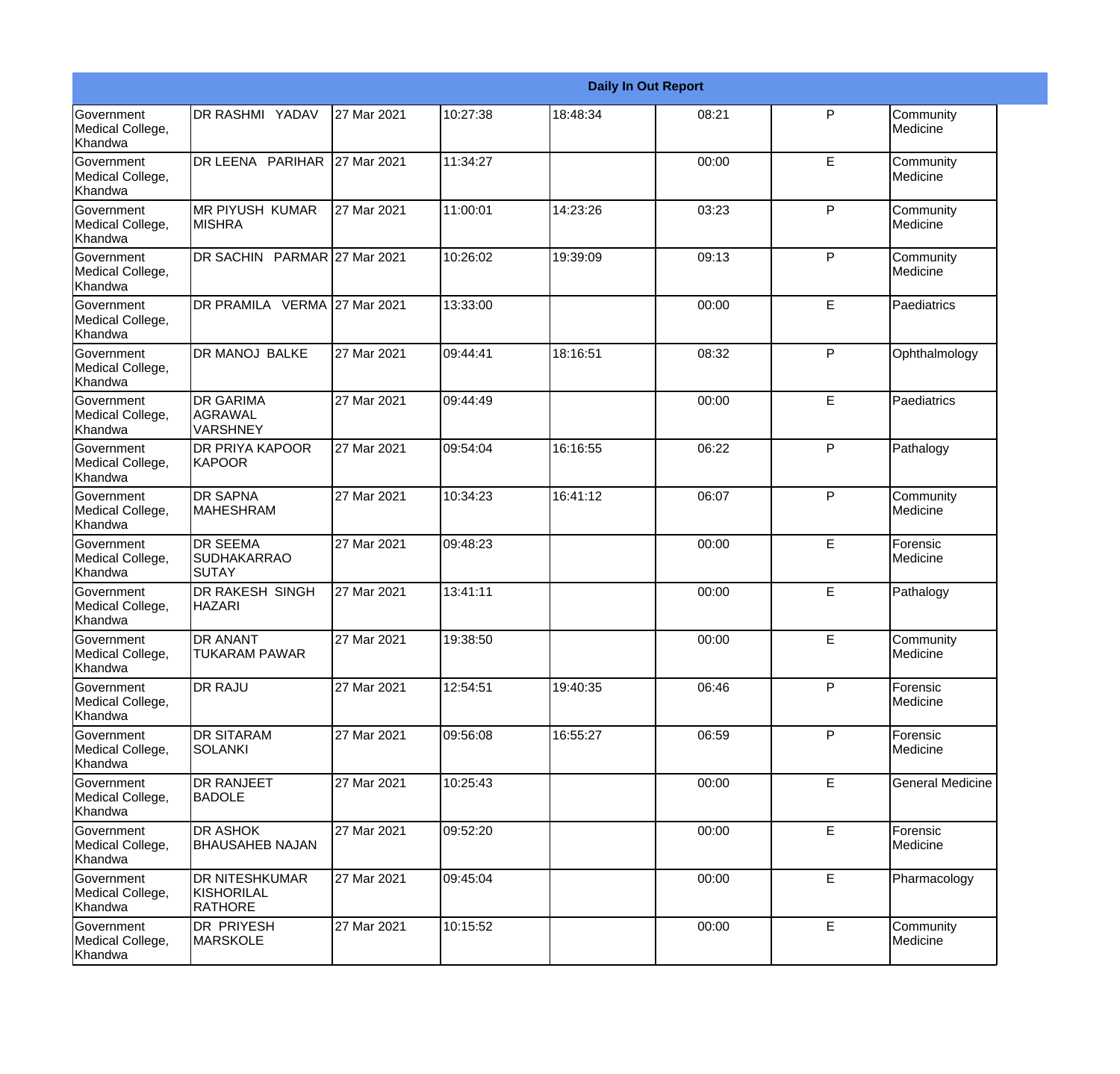| Assistant Professor   Para Clinical |                 |
|-------------------------------------|-----------------|
| Assistant Professor Para Clinical   |                 |
|                                     |                 |
| Statistician                        | Para Clinical   |
| Assistant Professor   Para Clinical |                 |
| Professor                           | <b>Clinical</b> |
| Assistant Professor Clinical        |                 |
| Associate Professor Clinical        |                 |
| Demonstrator/Tutor Para Clinical    |                 |
|                                     |                 |
| Associate Professor Para Clinical   |                 |
| Professor                           | Para Clinical   |
| Professor                           | Para Clinical   |
| Professor                           | Para Clinical   |
| Demonstrator/Tutor Para Clinical    |                 |
| Demonstrator/Tutor   Para Clinical  |                 |
| Assistant Professor Clinical        |                 |
|                                     |                 |
| Associate Professor Para Clinical   |                 |
| Demonstrator/Tutor Para Clinical    |                 |
| Associate Professor Para Clinical   |                 |
|                                     |                 |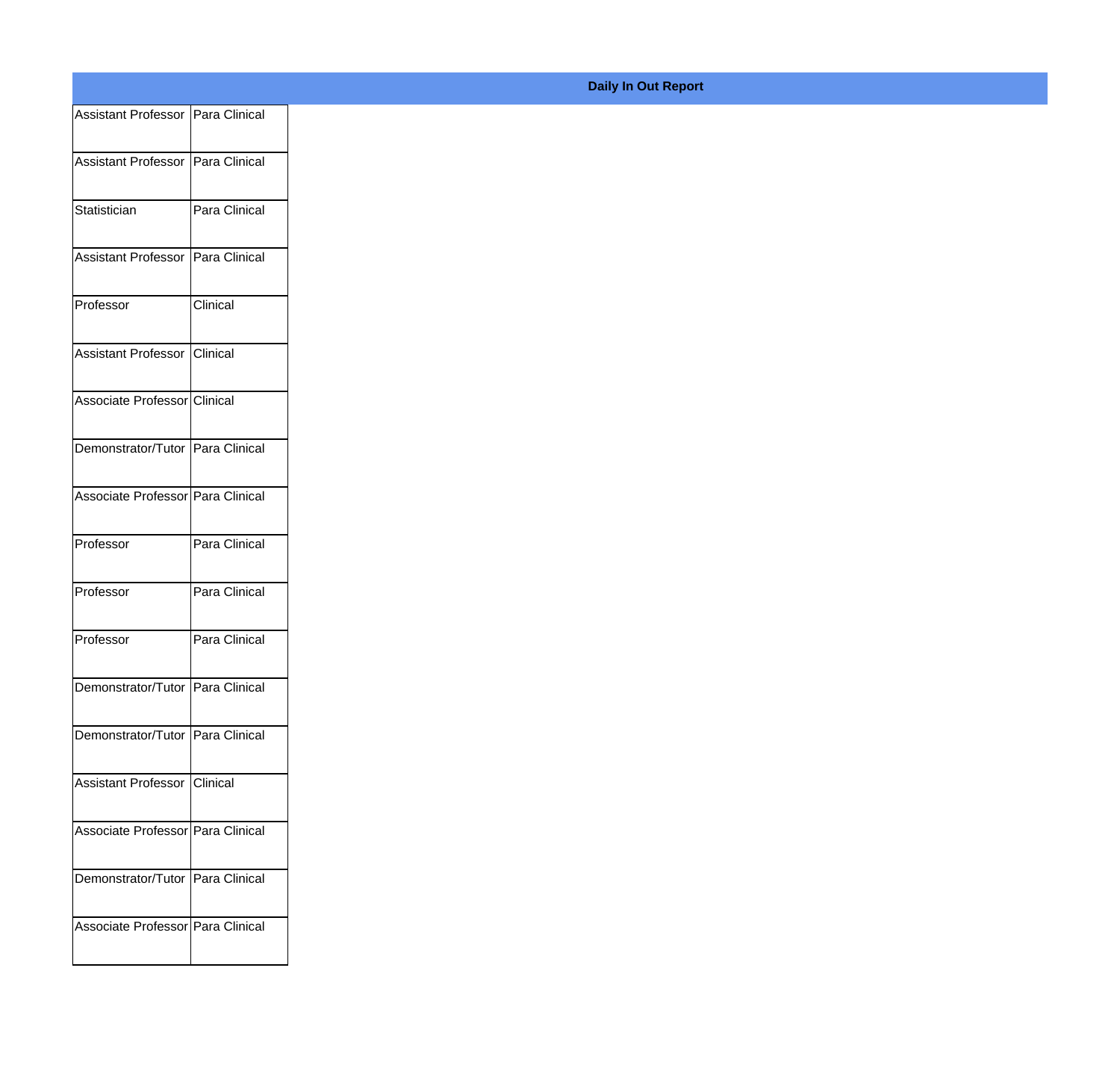|                                                         |                                                     |             |          |          | <b>Daily In Out Report</b> |   |                             |
|---------------------------------------------------------|-----------------------------------------------------|-------------|----------|----------|----------------------------|---|-----------------------------|
| Government<br>Medical College,<br>lKhandwa              | <b>I</b> DR SANGEETA<br><b>CHINCHOLE</b>            | 27 Mar 2021 | 11:11:19 |          | 00:00                      | E | Physiology                  |
| <b>Government</b><br>Medical College,<br>Khandwa        | DR NEERAJ KUMAR                                     | 27 Mar 2021 | 09:12:21 | 13:48:04 | 04:36                      | P | Dentisry                    |
| <b>Government</b><br>Medical College,<br><b>Khandwa</b> | DR SUNIL BAJOLIYA                                   | 27 Mar 2021 | 09:54:28 |          | 00:00                      | E | OTO-Rhiono-<br>Laryngology  |
| <b>Government</b><br>Medical College,<br>Khandwa        | DR NISHA MANDLOI<br><b>PANWAR</b>                   | 27 Mar 2021 | 09:31:28 |          | 00:00                      | E | Obstetrics &<br>Gynaecology |
| Government<br>Medical College,<br>Khandwa               | <b>DR SATISH</b><br><b>CHANDEL</b>                  | 27 Mar 2021 | 10:12:40 |          | 00:00                      | E | Pharmacology                |
| Government<br>Medical College,<br>Khandwa               | IDR MUKTESHWARI<br>IGUPTA                           | 27 Mar 2021 | 10:00:28 | 17:27:26 | 07:27                      | P | Pharmacology                |
| Government<br>Medical College,<br>Khandwa               | <b>IDR PURTI AGARWAL</b><br><b>SAINI</b>            | 27 Mar 2021 | 10:05:17 | 16:39:22 | 06:34                      | P | Pathalogy                   |
| <b>Government</b><br>Medical College,<br>Khandwa        | DR YASHPAL RAY                                      | 27 Mar 2021 | 12:03:47 | 16:33:29 | 04:30                      | P | Anatomy                     |
| Government<br>Medical College,<br><b>Khandwa</b>        | <b>I</b> DR VISHAL<br><b>KUMAR</b><br><b>THAKRE</b> | 27 Mar 2021 | 10:23:24 | 12:52:17 | 02:29                      | P | Physiology                  |
| <b>Government</b><br>Medical College,<br>Khandwa        | RENU WAGHMARE                                       | 27 Mar 2021 | 11:07:12 | 15:10:15 | 04:03                      | P | Community<br>Medicine       |